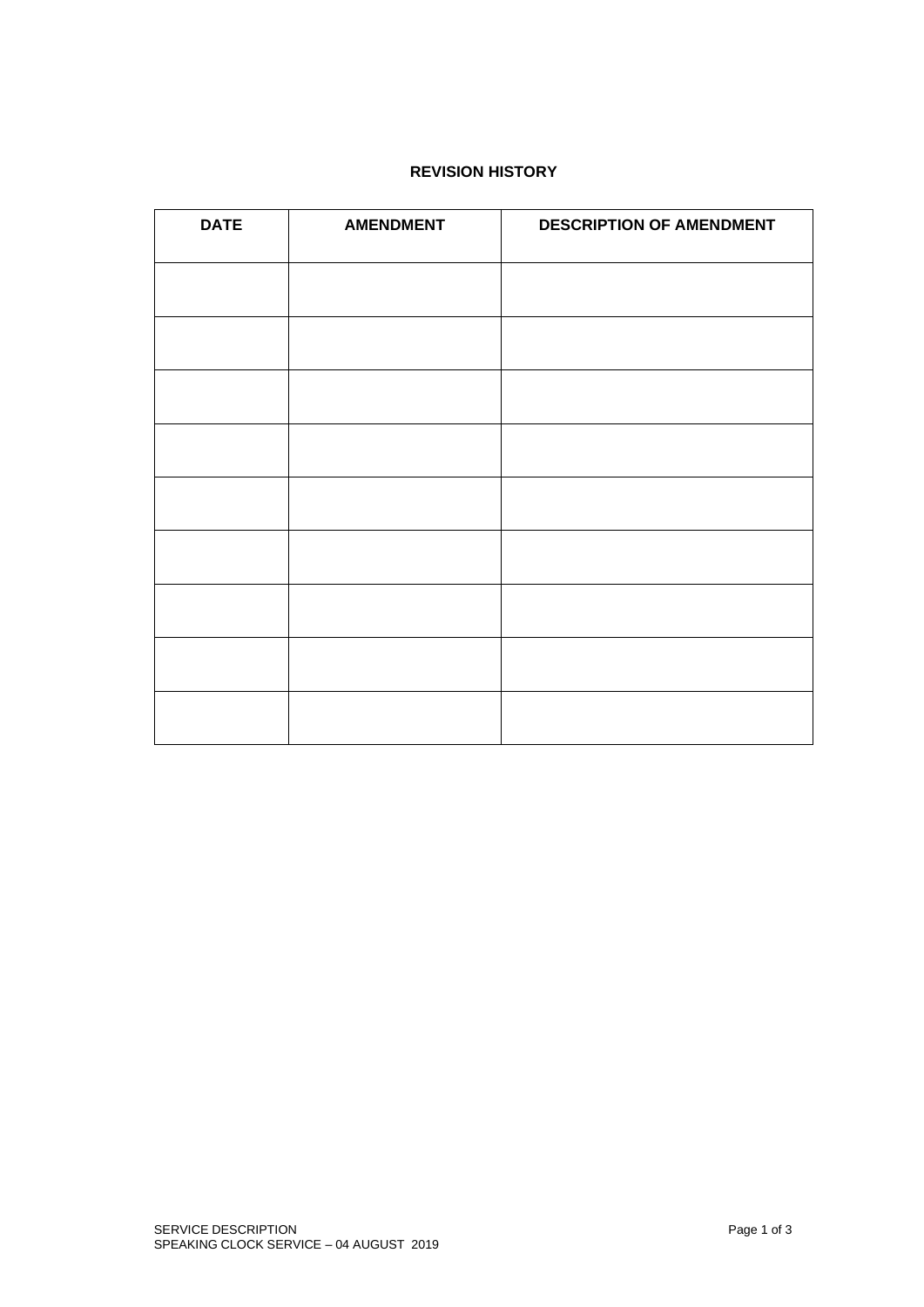# **SERVICE DESCRIPTION 2-3: SPEAKING CLOCK SERVICE**

# **1 THE SERVICE**

The Speaking Clock Access Service is a service provided by Batelco enabling access by a Calling Party who is not directly connected to Batelco's PSTN to Batelco's Speaking Clock Services, as further defined by the terms of this Service Description.

**Available to:** Public telecommunications operator with an NFL or MNO licence and one or more interconnection links with Batelco.

**Traffic:** Telephone Calls which originate in Bahrain only and are dialled to the Speaking Clock Service.

**Reciprocal Service:** Not required.

## **2 DEFINITIONS**

Capitalised terms not defined in this Service Description are defined in the Dictionary. Terms defined in this Service Description are specific to it.

**Access Seeker** means the Licensed operator of the PSTN or Mobile Network directly connecting the PSTN Number or Mobile Number from which the Speaking Clock Call is made.

**Calling Party** means the Access Seeker Customer who initiates a Speaking Clock Call.

**Speaking Clock Call** means a call made by a Calling Party dialling a number in the range 140 or 141 to access a Speaking Clock Service.

**Speaking Clock Platform** means the equipment, software and other resources by means of which the Access Provider provides Speaking Clock Service.

**Speaking Clock Service** means a service offered by the Access Provider which provides callers with announcements of the current time.

## **3 TERMS**

#### **3.1 Access Provider**

Batelco is the Access Provider.

#### **3.2 Prerequisites**

Batelco shall not be obliged to supply the Speaking Clock Service unless and until:

- (a) either the In-Span Interconnection Service or the Customer Sited Interconnection Service is provided;
- (b) the parties have established the Point of Interconnection of which the parties agree the Access Seeker is to handover Speaking Clock Calls to Batelco; and
- (c) the parties have successfully completed any pre-commissioning testing requirements set out in the Joint Working Manual.